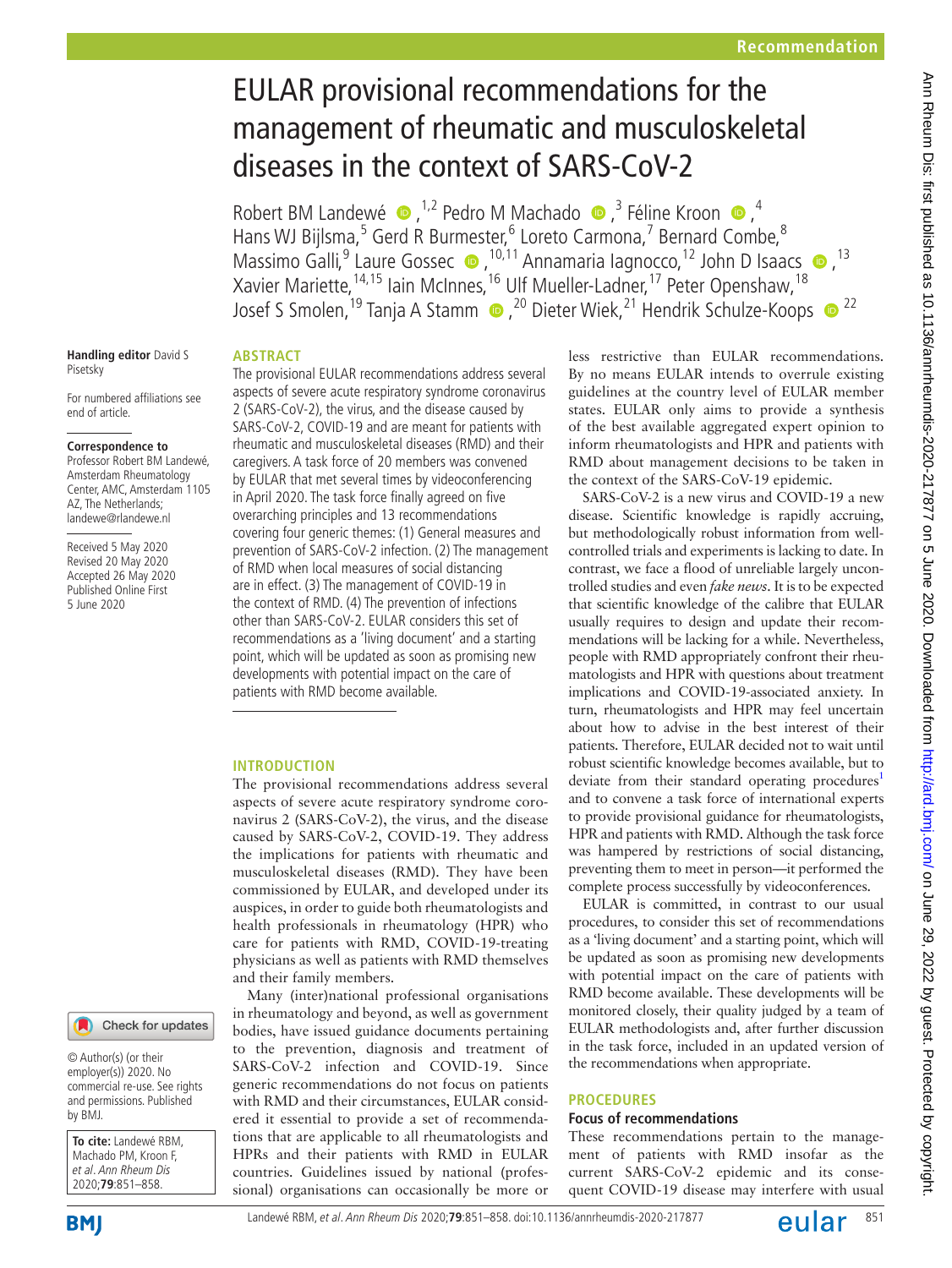management of patients with RMD. These recommendations are decidedly not focused on the diagnosis or treatment of COVID-19. There is some focus on so-called 'inflammatory' RMD, because of specific issues that patients with systemic autoimmune diseases, partly due to their treatments, may face or may have concerns about, without excluding all patients with other types of RMD.

#### **The task force composition**

This EULAR task force consists of 22 experts from seven EULAR member states. Most experts are internationally recognised rheumatologists and immunologists with many years of clinical and scientific experience, who fulfil or have fulfilled official positions in the EULAR organisation. EULAR's current, past and incoming presidents (HWJB, GRB, IM, AI, JSS), as well as the current, past or incoming chairs of EULAR's standing committees on epidemiology and health services research (PMM, LC, LG), clinical affairs (UM-L, RBL) and investigative rheumatology (XM) are members of the task force, among others. The task force was supported by an expert on viral lung diseases (PO), an infectious disease specialist (MG), the EULAR vice-president representing HPR (TAS), the EULAR vice-president representing patients with arthritis and rheumatism (DW) and a clinical fellow (FK). The task force was presided by the past-president of EULAR (HWJB) and selected an overarching steering committee consisting of three clinically active rheumatologists (RBL, PMM, HS-K) and one fellow (FK). All task force members had ample experience with the development of EULAR recommendations according to EULAR's standard operating procedures (SOPs).<sup>[1](#page-6-0)</sup>

#### **Handling potential conflict of interest**

In accordance with EULAR's SOP, task force members are asked on an annual basis to provide and update their interactions with third parties (guideline committees, reimbursement bodies, pharmaceutical industries or other industries) that are not directly related to all day patient care but may give an impression to others of conflict of interest (*potential* COI). The EULAR office keeps record of these declared potential COIs.

#### **The steering committee's workflow**

First, the steering committee collected, largely from official websites, existing guidance documents stemming from several European and non-European countries. Some of these focused on RMD and were prepared by national professional organisations of rheumatology (German,<sup>2</sup> French,<sup>34</sup> Spanish<sup>5</sup>) or general medical organisations (UK National Health Service,<sup>[6](#page-6-4)</sup> National Institute for Health and Care Excellence<sup>[7](#page-7-0)</sup>). Others were generic guidelines, not focusing on RMD (WHO).<sup>8</sup> During the process a set of recommendations by the American College of Rheumatology became available.<sup>9</sup>

Thereafter, the steering committee proposed five overarching principles (OPs). In EULAR's recommendation documents, OPs usually serve to underpin the content of the subsequent recommendations; OPs set the stage on which the body of guidance that follows is built.

Next, the steering committee distinguished four areas of interest for which recommendations seemed appropriate: (1) General measures and prevention of SARS-CoV-2 infection. (2) The management of RMD when local measures of social distancing are in effect. (3) The management of COVID-19 in the context of RMD. (4) The prevention of other infections than SARS-CoV-2.

In total, the steering committee conceived 114 recommendations (between 2 and 5 per area of interest) that were largely based on existing guidelines and recent personal clinical experience of steering committee members. Explanatory information accompanied each of the proposed OP and recommendations.

The steering committee met three times within a period of 10 days by videoconferencing.

#### **The task force's workflow**

The task force members took notice of the draft recommendations by email and were given the opportunity to propose changes, new themes and recommendations. These suggestions were collected by the steering committee and discussed in a task force meeting by videoconference (14 April). The steering committee drafted a second proposal, including the proposed changes, and one new recommendation, which was discussed 1week later in a second task force meeting (21 April). Consensus was reached on 21 April, and the steering committee was assigned the task to prepare the manuscript. All task force members commented on and agreed to the final version of the manuscript before submission.

## **Target audience**

In line with EULAR's SOP, the task force agreed to target their guidance primarily on rheumatologists, HPR and patients with RMD and their families. Secondarily, these recommendations target public health officials and public health experts by making them aware of particular problems pertaining to patients with RMD and their treatments, as well as policy makers, who decide about measures of social distancing, access to healthcare for patients with RMD and availability of drugs for patients with RMD.

#### **Systematic literature research**

It was decided upfront that a systematic literature research to inform the process would not be performed. This is justified on the current absence of sufficient appropriately controlled clinical studies or relevant epidemiological reports as to inform a meaningful process.

## **Formal decision making**

A formal voting procedure was not performed. Each expert's level of agreement (from 0 (no agreement at all) to 10 (fully agree)) with the statement was solicited by email for each OP and recommendation on 23 April. The mean level of agreement, as well as the proportion of experts with a level of agreement of at least 8, was calculated.

#### **Results**

The task force finally agreed on 5 OPs and 13 recommendations. The bullet text of these OPs and recommendations can be read in [table](#page-2-0) 1. Below, an item-by-item discussion is outlined, that clarifies the choice of themes and wording and sheds more light on the discussions that have taken place in the task force.

*OP 1. To date, there is no evidence that patients with RMD face more risk of contracting SARS-CoV-2 than individuals without RMD, nor that they have a worse prognosis when they contract it.*

This OP states that, according to current knowledge, patients with RMD should not be managed differently than individuals without RMD. It is currently unknown whether a specific RMD or treatment with a specific drug influences the risk (increase, decrease or no change in the risk) of developing COVID-19. While many advisories, including official government bodies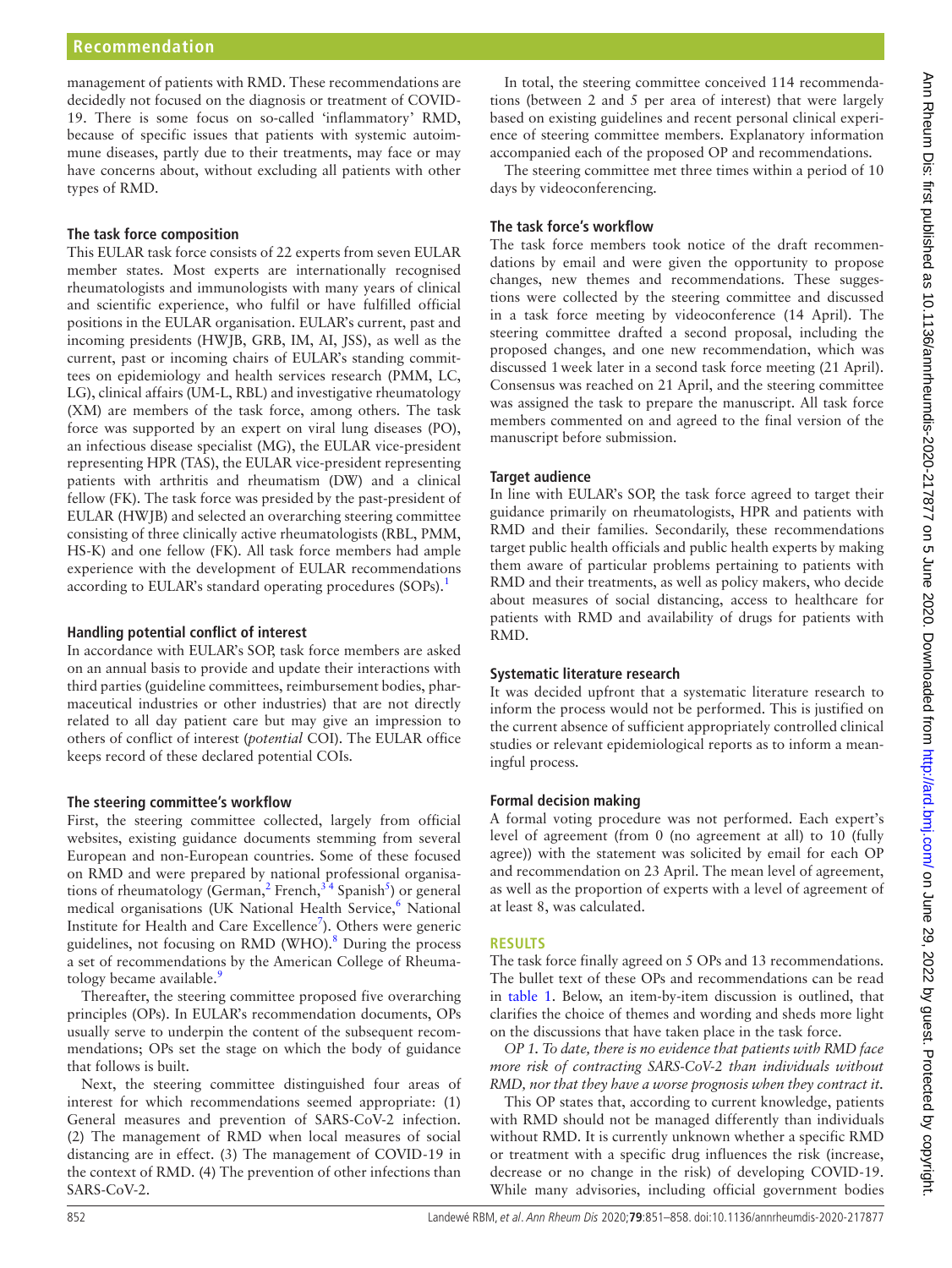<span id="page-2-0"></span>**Table 1** EULAR provisional recommendations for the management of rheumatic musculoskeletal diseases in the context of SARS-CoV-2—April 2020 version

|                        |                                                                                                                                                                                                                                                                                                                                                                                                                        | LoA            |             |
|------------------------|------------------------------------------------------------------------------------------------------------------------------------------------------------------------------------------------------------------------------------------------------------------------------------------------------------------------------------------------------------------------------------------------------------------------|----------------|-------------|
|                        | <b>Overarching principles</b>                                                                                                                                                                                                                                                                                                                                                                                          | <b>Mean±SD</b> | $≥8/10$ (%) |
| 1.                     | To date, there is no evidence that patients with RMD face more risk of contracting SARS-CoV-2 than individuals without<br>RMD, nor that they have a worse prognosis when they contract it.                                                                                                                                                                                                                             | $9.1 \pm 1.2$  | 84          |
| 2.                     | The diagnosis and treatment of COVID-19 in patients with RMD is the primary responsibility of an expert in treating<br>COVID-19, such as a pulmonologist, an internist or a specialist in infectious diseases, dependent on local circumstances.                                                                                                                                                                       | $9.3 \pm 1.3$  | 84          |
| 3.                     | Rheumatologists are the leading experts for the immunosuppressive treatments of their patients and should be involved<br>in the decision to maintain or discontinue them.                                                                                                                                                                                                                                              | $9.2 \pm 2.4$  | 89          |
| 4.                     | The knowledge about immunosuppressive treatments, including sDMARDs and bDMARDs, for the treatment of severe<br>COVID-19 is rapidly evolving. In view of their expertise, rheumatologists should make themselves available for local-<br>hospital, regional or national quideline committees for COVID-19. The use of immunosuppressive drugs for the treatment<br>of COVID-19 should be a multidisciplinary decision. | $9.3 + 1.4$    | 84          |
| 5.                     | Availability and distribution of, and access to, sDMARDs and bDMARDs for the treatment of patients with RMD as well as 8.9±1.2<br>for patients with COVID-19 (but without RMD) is a delicate societal responsibility. Therefore, the off-label use of DMARDs<br>in COVID-19 outside the context of clinical trials should be discouraged.                                                                              |                | 89          |
| <b>Recommendations</b> |                                                                                                                                                                                                                                                                                                                                                                                                                        |                |             |
| 1.                     | Patients with RMD should be strongly advised to comply with all preventive and control measures prescribed by the<br>health authorities in their countries.                                                                                                                                                                                                                                                            | $9.9 + 0.5$    | 95          |
| 2.                     | Patients with RMD should in general be advised to comply with the same preventive and control measures as patients<br>without RMD.                                                                                                                                                                                                                                                                                     | $9.3 + 1.0$    | 89          |
| 3.                     | Patients with RMD who do not have suspected or confirmed COVID-19 should be advised to continue their treatment<br>unchanged, namely NSAIDs, glucocorticoids, sDMARDs, bDMARDs, osteoporosis medications and analgesics, among<br>others.                                                                                                                                                                              | $9.6 + 0.6$    | 94          |
| 4.                     | If the RMD and its drug treatment are stable, and signs or symptoms of drug toxicity are absent, regular blood<br>monitoring and face-to-face rheumatology consultations can be postponed temporarily. If necessary, consultation can<br>take place remotely.                                                                                                                                                          | $9.6 + 0.9$    | 94          |
| 5.                     | If the RMD is active, if drug therapy has recently been started or needs adjustment, or if signs or symptoms of drug<br>toxicity emerge, patient and rheumatologist should liaise, weigh the risks of a visit to the clinic against the limitations of<br>remote advice and decide together.                                                                                                                           | $9.7 \pm 1.0$  | 89          |
| 6.                     | If a patient with RMD is offered an outpatient, day care or other type of hospital appointment, patients and members of<br>the rheumatology team should follow local quidance for infection prevention and control, including the use of personal<br>protection equipment if indicated.                                                                                                                                | $9.9 + 0.2$    | 94          |
| 7.                     | Patients with RMD without COVID-19 symptoms who have been in contact with a SARS-CoV-2-positive person should be 8.0±2.5<br>tested for SARS-CoV-2 themselves.                                                                                                                                                                                                                                                          |                | 63          |
| 8.                     | If a patient with RMD and symptoms of COVID-19 is chronically treated with glucocorticoids, this treatment should be<br>continued.                                                                                                                                                                                                                                                                                     | $8.8 + 1.6$    | 79          |
| 9.                     | If patients with RMD experience mild* symptoms of COVID-19, potential treatment changes in DMARDs should be<br>discussed on a case-by-case basis.                                                                                                                                                                                                                                                                      | $8.9 + 1.4$    | 84          |
| 10.                    | Patients with RMD and initially mild symptoms who experience worseningt of COVID-19 symptoms should immediately<br>seek further healthcare advice of an expert in treating COVID-19, such as a pulmonologist, an internist or a specialist in<br>infectious diseases, dependent on local circumstances.                                                                                                                | $9.8 + 0.5$    | 94          |
| 11.                    | Patients with RMD who are admitted to the hospital because of significant # COVID-19 should follow local treatment<br>recommendations for COVID-19 as applied by the treating expert.                                                                                                                                                                                                                                  | $9.7 \pm 0.8$  | 89          |
| 12.                    | Patients with RMD without symptoms of COVID-19 should be advised to update their vaccination status in accordance<br>with the EULAR recommendations for the vaccination of patients with RMD, with a particular focus on pneumococci and<br>influenza.                                                                                                                                                                 | $9.4 + 1.0$    | 89          |
| 13                     | In patients with RMD treated with cyclophosphamide or glucocorticoids, Pneumocystis Jiroveci pneumonia prophylaxis<br>should be considered.                                                                                                                                                                                                                                                                            | $9.3 \pm 0.9$  | 89          |
|                        |                                                                                                                                                                                                                                                                                                                                                                                                                        |                |             |

\*See definition of mild symptoms in [box 2.](#page-3-0)

†See definition of worsening in [box 2](#page-3-0).

‡See definition of significant COVID-19 in [box 2.](#page-3-0)

bDMARD, biologic disease modifying antirheumatic drug; EULAR, European League Against Rheumatism; LoA, level of agreement; NSAID, non-steroidal anti-inflammatory drug; RMD, rheumatic and musculoskeletal diseases; SARS-CoV-2, severe acute respiratory syndrome coronavirus 2; sDMARD, synthetic disease modifying antirheumatic drug.

in some countries, $6^{6}$ <sup>10–12</sup> postulate an increased risk for patients with inflammatory/autoimmune diseases or those using immunosuppressive drugs, since they extrapolate existing data stemming from registries that such patients have increased risk of some infections, $13-15$  it should be stated clearly that such an association for SARS-CoV-2 and COVID-19 has not (yet) been established. From this OP follows that there is no current basis for preventive measures that are more or less restrictive than those issued for the general population (see recommendations

1 and 2). However, there is also no evidence that patients with RMD, irrespective of their treatment, have a better prognosis than other individuals.

Level of agreement:  $9.1 \pm 1.2$ ; 84% scored 8/10 or higher.

*OP 2. The diagnosis and treatment of COVID-19 in patients with RMD is the primary responsibility of an expert in treating COVID-19, such as a pulmonologist, an internist or a specialist in infectious diseases, dependent on local circumstances.*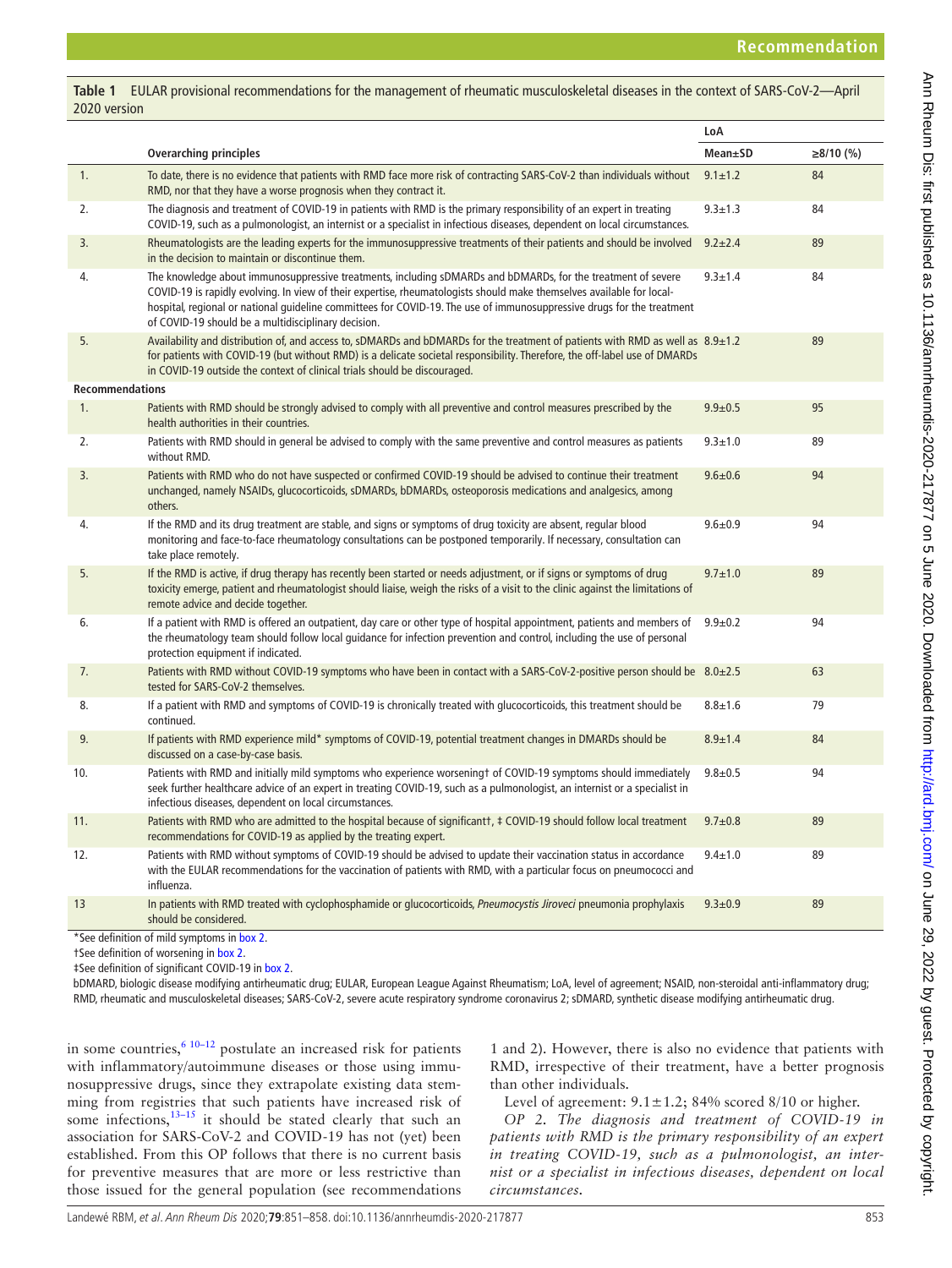#### **Box 1 Cytokine release syndrome**

<span id="page-3-1"></span>► Cytokine release syndrome (CRS) (also described as cytokine storm, macrophage activation syndrome or secondary haemophagocytic lymphohistocytosis) is an emergency condition of systemic hyperinflammation that may occur in patients with COVID-19 pneumonia.<sup>25</sup> CRS should be suspected in patients with confirmed COVID-19 pneumonia (either by PCR testing or by CT scan) who rapidly deteriorate and experience respiratory failure. Potential biomarkers of CRS are very high levels of C reactive protein, D-dimer, ferritin and IL-6 or a high *H Score*, which computes a value based on the following components: temperature, organomegaly, number of cytopenias, triglycerides, fibrinogen, ferritin, aspartate aminotransferase, haemophagocytosis on bone marrow aspirate and known immunosuppression.<sup>26</sup>

This OP serves to make clear that the diagnosis and treatment of SARS-CoV-2-infection and COVID-19 does not and should not belong to the expertise and responsibility of the rheumatologist or the HPR working in the field of rheumatology. Dependent on local (national) circumstances, several different medical specialists take care of these patients.

Level of agreement:  $9.3 \pm 1.3$ ; 84% scored 8/10 or higher.

*OP 3. Rheumatologists are the leading experts for the immunosuppressive treatments of their patients and should be involved in the decision to maintain or discontinue them.*

This OP states that the rheumatologist is an important discussion partner in making decisions on drug treatment in patients with RMD, in particular patients that use synthetic or biologic disease modifying antirheumatic drugs (sDMARDs and bDMARDs, respectively) or other drugs that have an immunosuppressive connotation. This OP is important since recent information suggests that clinicians taking care of patients with COVID-19 are tempted to stop all treatments that are believed to be associated with impaired virus clearance, without considering the risk of a flare of the underlying RMD, leading to unwarranted situations and anxiety in patients. The treating rheumatologist is the pre-eminent discussion partner for experts in treating COVID-19 to decide if a drug for RMD can be paused safely or should be continued (see below). The rheumatologist's role should not be marginalised.

In the task force there was dissent about using the term 'immunosuppressive' versus the term 'immunomodulatory'. The task force finally decided to keep the term 'immunosuppressive', since it is the fear for and perception of inappropriate suppression of the immune system that leads to the discontinuation of these drugs in case of COVID-19. Still, some of them do not formally supress the immune system (eg, hydroxychloroquine (HCQ) and sulfasalazine) and bDMARDs that target cytokines specifically block one element of the immune system while leaving remaining components unmanipulated.

Level of agreement:  $9.2 \pm 2.4$ ; 89% scored 8/10 or higher.

*OP 4. The knowledge about immunosuppressive treatments, including sDMARDs and bDMARDs, for the treatment of severe COVID-19 is rapidly evolving. In view of their expertise, rheumatologists should make themselves available for local-hospital, regional or national guideline committees for COVID-19. The use of immunosuppressive drugs for the treatment of COVID-19 should be a multidisciplinary decision.*

This OP further elaborates on OP3, but addresses the matter from a different angle: it acknowledges the practice that some

DMARDs (such as (hydroxy)chloroquine) are now, rightly or wrongly, propagated for the prevention or treatment of COVID-19. Several bDMARDs (such as interleukin (IL) 6 and IL-1 inhibitors) and janus kinase inhibitors (JAKi) are under investigation for treating severe COVID-19 and are sporadically used 'off-label', in particular in patients with COVID-19 with concomitant cytokine release syndrome (CRS; see [box](#page-3-1) 12 for an explanation). The IL-6 receptor blocker tocilizumab has been approved by Food and Drug Admiistration (FDA) and European Medicines Agency (EMA) for patients with chimeric antigen receptor (CAR) T cell treatment associated CRS and recently by Chinese authorities for severe COVID-19[.16](#page-7-6)

Rheumatologists may possess relevant knowledge about the indications, contraindications and toxicity of DMARDs and cytokine inhibitors and could be consulted by physicians treating patients with COVID-19 and by guideline committees. The term 'multidisciplinary' here refers to different medical specialists, but it is obvious that the decision to start, stop or continue treatment with DMARDs or cytokine inhibitors in the end should be a shared decision between patients and physician(s).

Level of agreement:  $9.3 \pm 1.4$ ; 84% scored 8/10 or higher.

*OP 5. Availability and distribution of, and access to, sDMARDs and bDMARDs for the treatment of patients with RMD as well as for patients with COVID-19 (but without RMD) is a delicate societal responsibility. Therefore, the off-label use of DMARDs in COVID-19 outside the context of clinical trials should be discouraged*.

This principle elaborates on the potential lack of drug availability for patients with RMD (with or without COVID-19) due to unproven overuse for patients with COVID-19. The best example is the shortage of HCQ for patients with systemic lupus erythematosus, that arose in some countries after rumours that this drug would be effective in COVID-19. $17$  Similar concerns exist for particular bDMARDs (eg, tocilizumab). 'Delicate responsibility' refers to the following dilemma: in the absence of a proven treatment for COVID-19, clinicians will understandably try every drug with possible efficacy in critically ill patients, and publish their successes in case reports. However, by doing so they may unintentionally contribute to creating false hope and conveying wrong information. Since some DMARDs are potentially efficacious in COVID-19, patients with RMD can be affected disproportionally. It is because of this dilemma that offlabel medication use outside the context of clinical trials should

## **Box 2 Symptoms of COVID-19**

#### <span id="page-3-0"></span>**\*Mild symptoms of COVID-19:**

► These include symptoms of common cold, such as sore throat, running nose, nasal congestion, anosmia or dysgeusia, fatigue, generalised or local myalgia, arthralgia without clinical swelling, anorexia, diarrhoea, as well as temperature elevation (<38°C).

#### **\*\*Worsening of mild COVID-19 symptoms:**

► This applies when a patient with formerly mild symptoms of COVID-19 gets fever ≥38°C or subjective shortness of breath or tachypnoea (>20/min) or hypoxia or cyanosis.

#### **\*\*\*Significant symptoms of COVID-19:**

 $\blacktriangleright$  These include all of the above, but accompanied by fever (≥38°C) or subjective shortness of breath or tachypnoea (>20/min) or hypoxia or cyanosis.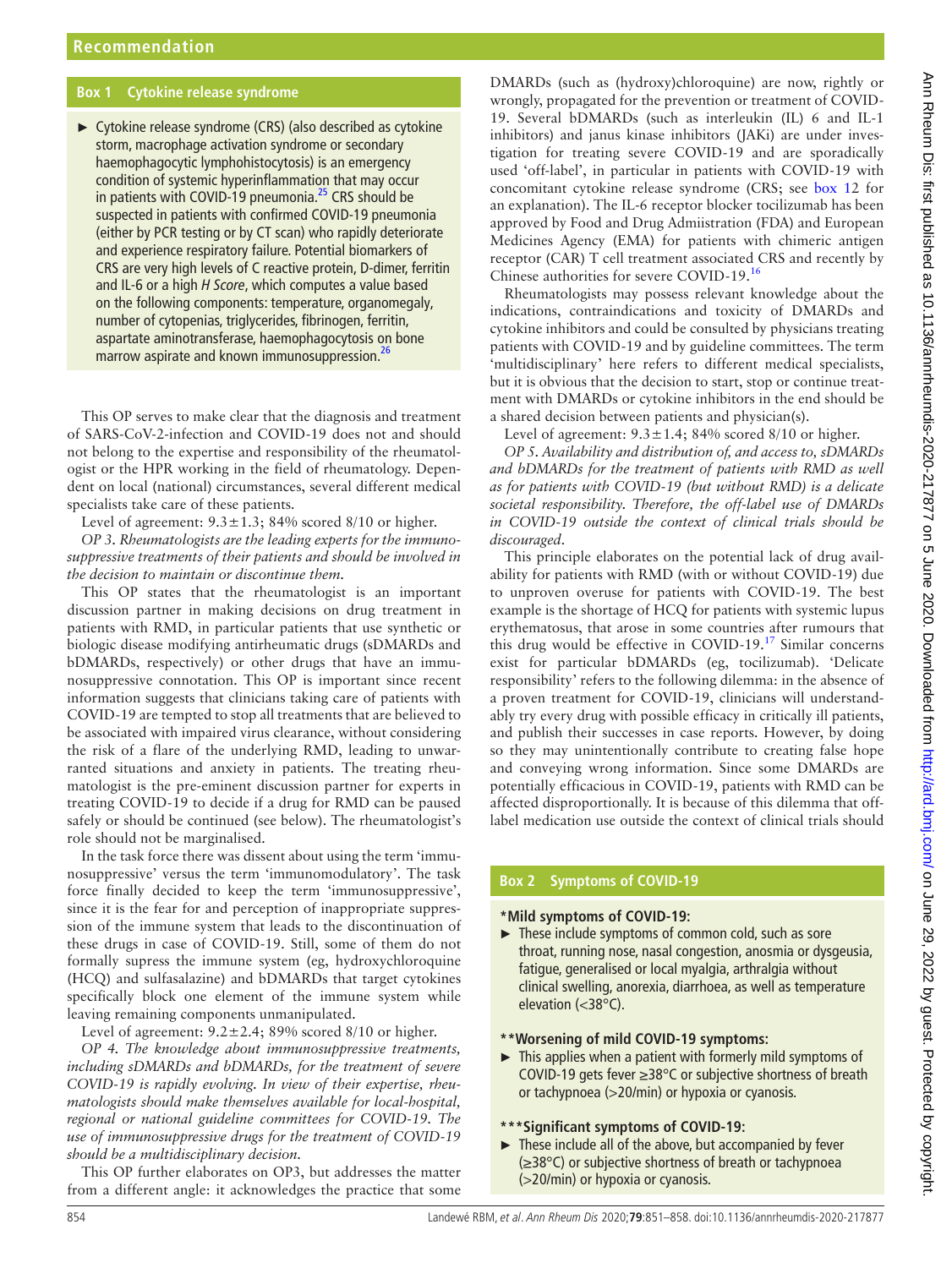be discouraged. Physicians that nevertheless decide to treat patients with COVID-19 with DMARDs off-label have a responsibility to document their argumentation and the follow-up of these patients carefully.

Level of agreement:  $8.9 \pm 1.2$ ; 89% scored 8/10 or higher.

#### **General measures and prevention of SARS-CoV-2 infection**

Recommendations 1–3 pertain to general public health measures and precautions. The scope is that of patients with RMD who have no signs of COVID-19 and have not been in contact with patients with COVID-19.

*RC 1. Patients with RMD should be strongly advised to comply with all preventive and control measures prescribed by the health authorities in their countries*.

In line with OP 1 to date there is no reason to assume that patients with RMD have a higher risk of being infected with SARS-CoV-2, or fare worse if they get COVID-19. Obviously, this means that currently known risk factors for severe COVID-19, including older age, male gender, comorbid cardiovascular disease and obesity, also pertain to patients with  $RMD<sup>18</sup>$  $RMD<sup>18</sup>$  $RMD<sup>18</sup>$ . This recommendation tells patients and their rheumatologist/HPR to behave like all other individuals in society in their attempts to avoid or control infection. We note that some RMDs share increased prevalence of some of these comorbidities especially metabolic syndrome, cardiovascular disease and obesity.

Level of agreement:  $9.9 \pm 0.5$ ;  $95\%$  scored 8/10 or higher.

RC 2. *Patients with RMD should in general be advised to comply with the same preventive and control measures as patients without RMD*.

This recommendation reiterates that there is also no reason for patients with RMD to take different measures, given there is no added risk for them. There is also no reason to believe that patients with RMD have more or less risk than others because of their DMARD use.

Level of agreement:  $9.3 \pm 1.0$ ;  $95\%$  scored  $8/10$  or higher.

*RC 3. Patients with RMD who do not have suspected or confirmed COVID-19 should be advised to continue their treatment unchanged, namely NSAIDs, glucocorticoids (GCs), sDMARDs, bDMARDs, osteoporosis medications and analgesics, among others*.

Based on the same rationale as OP 1, it is unadvisable to change chronic treatment for RMD in patients who are not suspected of COVID-19. This recommendation refers to patients with 'inflammatory' RMD, and to all patients with RMD, and serves to reassure those who are concerned about the safety of their drugs with respect to COVID-19.

Level of agreement:  $9.6 \pm 0.6$ ; 94% scored 8/10 or higher.

#### **Management of the RMD when local measures of social distancing are in effect**

Recommendations 4–6 advise patients with RMD how to act during or in the aftermath of the SARS-CoV-2 epidemic, when official restrictions in the freedom of movement apply. They refer to all potential levels of existing social distancing, varying from, for example, keeping 1–1.5 m or 2 m distance for subpopulations to a complete country lockdown.

*RC 4. If the RMD and its drug treatment are stable, and signs or symptoms of drug toxicity are absent, regular blood monitoring and face-to-face rheumatology consultations can be postponed temporarily. If necessary, consultation can take place remotely*.

This recommendation tells patients with RMD and their caregivers that usual regular monitoring visits can safely be postponed once or twice (up to 6 months maximum) in patients with

stable disease. Instead, patients may communicate with their rheumatologists and HPR via telephone or videoconference. Email communication is generally discouraged, because of issues with privacy protection, unless approved secure email transfer systems are used.

Level of agreement:  $9.6 \pm 0.9$ ;  $94\%$  scored  $8/10$  or higher.

*RC 5. If the RMD is active, if drug therapy has recently been started or needs adjustment, or if signs or symptoms of drug toxicity emerge, patient and rheumatologist should liaise, weigh the risks of a visit to the clinic against the limitations of remote advice, and decide together*.

This recommendation clarifies that a visit to a clinic or hospital implies a judgmental trade-off between the risk of advising the patient only remotely and the patient's and rheumatologist/ HPR's risk of contracting SARS-CoV-2 in the hospital or care facility. A generic recommendation (*dos and don'ts*) cannot be formulated, since the outcome of this decision is situational and dependent on the needs of the patient and the appraisal of the physician/HPR. This may particularly be the case as COVID-safe areas of clinics and hospitals are increasingly created.

Level of agreement:  $9.7 \pm 1.0$ ; 89% scored 8/10 or higher.

*RC 6. If a patient with RMD is offered an outpatient, day care or other type of hospital appointment, patients and members of the rheumatology team should follow local guidance for infection prevention and control, including the use of personal protection equipment if indicated*.

If the decision is made to see the patient physically, then the patient as well as all members of the rheumatology team should do everything necessary to prevent SARS-CoV-2 infection during the visit. Since local guidance may differ, and supplies may be a limiting factor, a generic advice is given here. Personal protection equipment refers to masks, gloves, eye protection, safety footwear, gowns and hairnets, among others.

Level of agreement:  $9.9 \pm 0.2$ ; 94% scored 8/10 or higher.

## **Management of COVID-19 in the context of RMD**

Recommendations 7–10 refer to scenarios in which a patient with RMD has been in contact with a virus-positive patient or is virus-positive himself/herself. A focus is on the use of (potentially) immunosuppressive drugs, commonly used in patients with 'inflammatory' RMD.

*RC 7. Patients with RMD without COVID-19 symptoms who have been in contact with a SARS-CoV-2-positive person should be tested for SARS-CoV-2 themselves*

This recommendation raised a lot of dissent in the task force. The initially proposed version of this recommendation included more specific guidance about DMARD drug pausing (proposed to be done), the duration of such a drug pause (proposed for 6 days) and the recommencement of paused drugs (proposed when a virus test is negative and symptoms of COVID-19 do not occur). Task force members disagreed about the need to pause, the duration of a pause and the safety of recommencement, and therefore it was decided not to include these issues in the recommendation. Although testing is recommended for patients with RMD who were in contact with a virus-positive case, task force members acknowledge that test supplies may fall short or are not (yet) broadly available in many countries.

Level of agreement:  $8.0 \pm 2.5$ ; 63% scored 8/10 or higher. *RC 8. If a patient with RMD and symptoms of COVID-19 is* 

*chronically treated with GCs, this treatment should be continued*. GCs deserve a special mention in view of the fact that GCs cannot be stopped at once and should sometimes even be doseincreased in case of severe concomitant disease ('stress-scheme').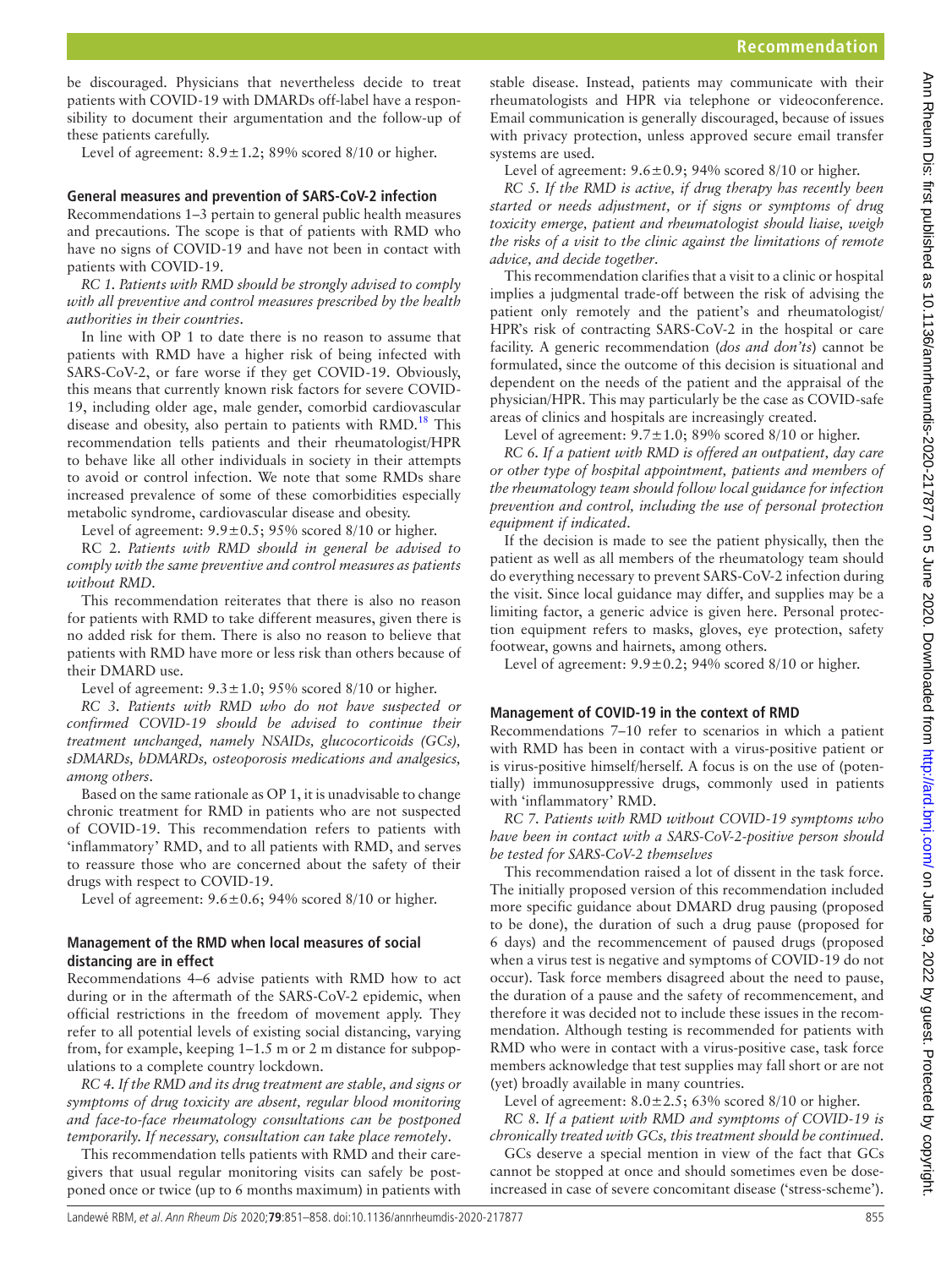Members argued whether or not a 'lowest possible dose' should be recommended specifically, but agreed that the principle of 'lowest possible dose' as per existing EULAR recommendations for the management of  $\widehat{GCs}^{19}$  is part of good clinical practice and valid under all circumstances.

Level of agreement:  $8.8 \pm 1.6$ ; 79% scored  $8/10$  or higher.

*RC 9. If patients with RMD experience mild\* symptoms of COVID-19, potential treatment changes in DMARDs should be discussed on a case-by-case basis.*

It is currently assumed that at least 80% of patients with COVID-19 will experience a relatively mild course.<sup>20</sup> This recommendation reiterates that, currently, we have no reason to believe that patients with RMD and COVID-19 have an increased risk of a more severe disease course attributable to the use of DMARDs. The risks seem reasonably low and some DMARDs are less suspected than others. The opinions in the task force were divided on whether or not DMARDs should be paused and, if yes, which ones. Theoretically, some DMARDs may even be protective (eg, HCQ, IL-6 inhibitors, tumour necrosis factor inhibitors, JAKi), while for others (eg, methotrexate) pausing for a short period of time is futile due to their pharmacokinetic properties.

The task force finally agreed that, on balance, patient's fears and beliefs may be decisive. They finally agreed on a recommendation for a case-by-case judgement. That means: rheumatologists should not automatically advise a patient to stop DMARDs in case of mild symptoms of COVID-19 but, if the patient feels safer by pausing a DMARD for a while, and the rheumatologist believes that there is no increased risk of RMD complications, pausing the DMARD may be a defendable decision.

NSAIDs, under suspicion for a short while, $^{21}$  can as far as we know be used without additional risk and deserve no further specific mention in the recommendation.

In the risk assessment process, it should be borne in mind that many of these drugs including NSAIDs and cytokine inhibitors can potentially mask certain COVID-19 symptoms such as fever. Note also that IL-6 inhibitors and JAKi decrease the acute phase response irrespective of the clinical course.

Level of agreement:  $8.9 \pm 1.4$ ;  $84\%$  scored  $8/10$  or higher.

*RC 10. Patients with RMD and initially mild symptoms who experience worsening\*\* of COVID-19 symptoms should immediately seek further healthcare advice of an expert in treating COVID-19, such as a pulmonologist, an internist or a specialist in infectious diseases, dependent on local circumstances*.

This recommendation emphasises the potential severity of COVID-19 infection in a minority of patients (we currently assume in less than 20% of those infected) after a course of relatively mild symptoms for 5–10days. An unknown proportion of them will develop symptoms of CRS (see [box](#page-3-1) 1). Patients with worsening should not hesitate to consult an expert in the treatment of COVID-19. Rheumatologists who have been contacted by their patients and have advised them in line with recommendations 8 and 9 should be alert on potential aggravation of initially mild disease and refer patients accordingly.

Level of agreement:  $9.8 \pm 0.5$ ; 94% scored 8/10 or higher.

*RC 11. Patients with RMD who are admitted to the hospital because of significant COVID-19 should follow local treatment recommendations for COVID-19 as applied by the treating expert*. This recommendation elaborates on OP 2 and states that, given the lack of proven effective treatments for COVID-19 and knowing that worldwide differences in hospital treatment protocols exist, it is in the best interest of patients with RMD and COVID-19 that local guidelines rather than individual (rheumatologists') beliefs are followed.

Local treatment protocols for COVID-19 may among others include experimental treatment with (hydroxy)chloroquine, antibiotics, cytokine inhibitors or inhibitors of viral replication. The evidence base of these treatments is insufficient to allow specific recommendation for patients with RMD, but their use is not yet discouraged. Evidence is accruing rapidly, and the results of a very recent trial comparing low-dose and high-dose chloroquine, for instance, suggest that high-dose chloroquine, in use in many hospitals, may increase mortality rather than decrease it. $^{22}$  $^{22}$  $^{22}$ 

The reasoning can also be turned around: if the rheumatologist truly believes that a particular drug may be effective but formal proof is still lacking (a situation that may arise in view of DMARDs which are now investigated for the treatment of COVID-19), he should first try to 'convince' the local hospital's protocol committee to adjust the existing local treatment protocol rather than acting on his own. Preferably, the management of patients with RMD with significant COVID-19 is a multidisciplinary matter; the consensual decision of a multidisciplinary team should be credited a higher weight than the opinion of one physician.

Level of agreement:  $9.7 \pm 0.8$ ; 89% scored 8/10 or higher.

#### **Prevention of other infections than SARS-CoV-2**

Recommendations 12 and 13 remind the rheumatologist and HPR who care for patients with RMD of other important infectious diseases to consider in these patients. There are two reasons to focus on other infectious diseases: (1) Avoiding confusion between COVID-19 and phenotypical mimics. (2) Avoiding severe morbidity due to neglected coexisting infections. While these recommendations focus on three particular pathogens (pneumococci, influenza and *Pneumocystis jiroveci*), consideration of other infectious diseases should not be limited to these entities.

*RC 12. Patients with RMD without symptoms of COVID-19 should be advised to update their vaccination status in accordance with the EULAR recommendations for the vaccination of patients with RMD, with a particular focus on pneumococci and influenza*.

This recommendation is a generic one aimed at optimising public health adherence. The EULAR vaccination recommendations have recently been updated using the most contempo-rary evidence existing for other infections than SARS-CoV-2.<sup>[23](#page-7-13)</sup> This recommendation particularly mentions pneumococcus and influenza since they may create clinical confusion with COVID-19.

Level of agreement:  $9.4 \pm 1.0$ ; 89% scored 8/10 or higher.

*RC 13. In patients with RMD treated with cyclophosphamide or GCs, Pneumocystis jiroveci pneumonia prophylaxis should be considered*. This recommendation pertains to patients with RMD with severe lupus, severe vasculitis or systemic sclerosis, among others. It reiterates a general recommendation<sup>[24](#page-7-14)</sup> and is mentioned here since pneumocystis Jiriroveci pneumonia (PJP) may be clinically confused with COVID-19 pneumonia, and since PJP is an avoidable condition and it may be expected that the coexistence of PJP and COVID-19 pneumonia implies a worse prognosis.

Level of agreement:  $9.3 \pm 0.9$ ; 89% scored 8/10 or higher.

#### **Discussion**

These 5 OPs and 13 recommendations form the first EULAR set of recommendations for the management of patients with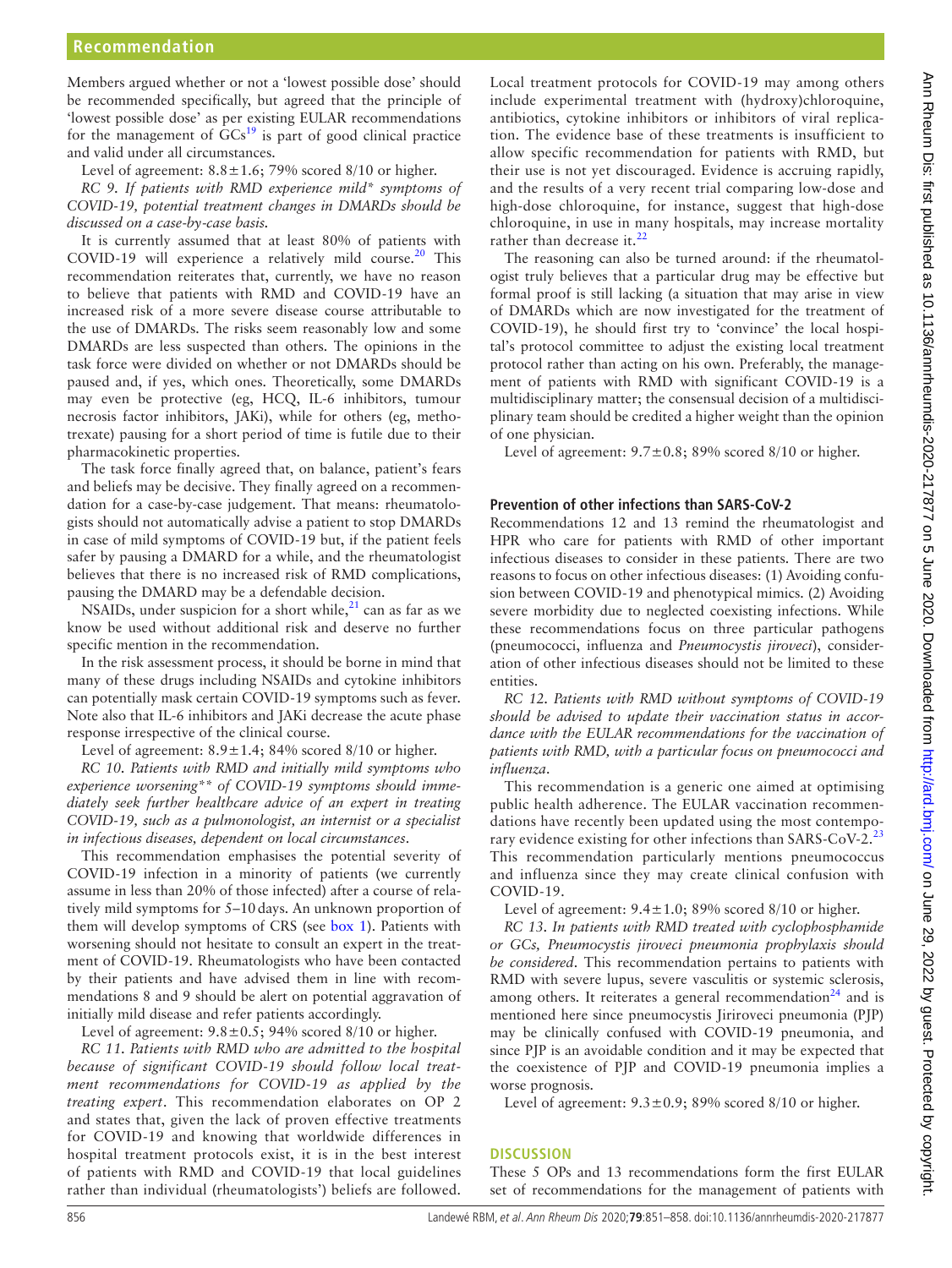RMD during the COVID-19 pandemic. While they provide the best possible consensual guidance according to international experts, it is self-evident that their scientific status is meagre. The level of evidence never exceeds that of 'expert opinion' and the strength of recommendation is therefore axiomatically low. The task force expects and hopes that the life span of several of these recommendations will be short, far shorter than usual, as a reflection of the accrual of solid scientific evidence that may fuel better recommendations and the advent of effective drugs for COVID-19 and its complications.

Comparing these EULAR recommendations with other recent recommendations, such as the American Society of Rheuma-tology (ACR) recommendations<sup>[9](#page-7-2)</sup> and those from Germany<sup>[2](#page-6-1)</sup> and the UK, $^7$  $^7$  reveals, as expected, high levels of similarity, which is reassuring. Issues of controversy are sparse and of relatively minor importance. Formulated in a more negative tone, one may say that professional organisations are currently 'flying blind', due to the novelty and the impact of the pandemic and the lack of methodologically sound evidence. Such a situation is unprecedented for all professional medical organisations including ours. Providing meaningful guidance under such circumstances asks for creative solutions that are not prescribed by standard operating procedures. Many of these outstanding questions about COVID-19 in the field of RMD should be addressed in the near future. The task force hopes that the release of these expert-opinion-based recommendations meant for patients with RMD and their caregivers in 'COVID-time' will be a stimulus to initiate and conduct this research.

#### **Author affiliations**

<sup>1</sup> Amsterdam Rheumatology Center, AMC, Amsterdam, The Netherlands <sup>2</sup>Rheumatology, Zuyderland MC, Heerlen, The Netherlands

<sup>3</sup> Centre for Rheumatology & Department of Neuromuscular Diseases, University College London, London, UK

- <sup>4</sup>Rheumatology, Leiden University Medical Center, Leiden, The Netherlands
- <sup>5</sup>Rheumatology, UMCUtrecht, Utrecht, The Netherlands

<sup>6</sup>Rheumatology and Clinical Immunology, Charité University Hospital, Berlin, Germany

<sup>7</sup>Depratment of Rheumatology, Instituto de Salud Musculoesquelética, Madrid, Spain 8 Immunorhumatologie, CHU Lapeyronie, Montpellier, France

9 Department of infectious diseases, Universita degli Studi di Milano, Milano, Lombardia, Italy

10Institut Pierre Louis d'Epidémiologie et de Santé Publique, INSERM, Sorbonne Universite, Paris, France

<sup>11</sup> APHP, Rheumatology Department, Hopital Universitaire Pitie Salpetriere, Paris, France

<sup>12</sup>Scienze Cliniche e Biologiche, Università degli Studi di Torino, Torino, Italy <sup>13</sup>Newcastle University and Newcastle upon Tyne Hospitals NHS Foundation Trust, Institute of Cellular Medicine, Newcastle upon Tyne, UK

14Rheumatology, Assistance Publique-Hôpitaux de Paris (AP-HP), Hôpitaux<br>universitaires Paris-Sud - Hôpital Bicêtre, Le Kremlin Bicêtre, France

<sup>15</sup>3Université Paris-Sud, Center for Immunology of Viral Infections and Auto-immune Diseases (IMVA), Institut pour la Santé et la Recherche Médicale (INSERM) UMR 1184, Université Paris-Saclay, Le Kremlin Bicêtre, France<br><sup>16</sup>Institute of Infection, Immunity and Inflammation, University of Glasgow, Glasgow, UK

<sup>17</sup>Rheumatology and Clinical Immunology, Giessen University, Bad Nauheim, Germany

<sup>18</sup>National Heart & Lung Institute, Imperial College London Faculty of Medicine, London, UK

<sup>19</sup>Department of Rheumatology, Medical University of Vienna, Wien, Austria <sup>20</sup>Section for Outcomes Research, Medical University of Vienna, Vienna, Austria<sup>21</sup> Deutsche Rheuma-Liga, Bonn, Germany

<sup>22</sup>Division of Rheumatology and Clinical Immunology, Department of Medicine IV, Ludwig Maximilian University of Munich, Munich, Germany

**Twitter** Pedro M Machado [@pedrommcmachado](https://twitter.com/pedrommcmachado) and John D Isaacs [@](https://twitter.com/ProfJohnIsaacs) [ProfJohnIsaacs](https://twitter.com/ProfJohnIsaacs)

**Contributors** All authors are members of EULAR's task force for the development of recommendations for patients with RMD in the context of SARS-CoV-2 and COVID-19. They all have contributed to the work and read and finally approved the manuscript for submission.

**Funding** The authors have not declared a specific grant for this research from any funding agency in the public, commercial or not-for-profit sectors.

**Competing interests** RBML received honoraria for lecturing and consultation from AbbVie, Amgen, BMS, Celgene, Galapagos, Gilead, Janssen, Eli Lilly, Novartis, Pfizer, UCB and is owner and director of Rheumatology Consultancy BV. PMM received consulting/speaker's fees from Abbvie, BMS, Celgene, Eli Lilly, Janssen, MSD, Novartis, Pfizer, Roche and UCB and is supported by the National Institute for Health Research (NIHR) University College London Hospitals (UCLH) Biomedical Research Centre (BRC). The views expressed are those of the authors and not necessarily those of the (UK) National Health Service (NHS), the NIHR, or the (UK) Department of Health. LG received research grants from Lilly, Pfizer, Sandoz; and consulting fees from AbbVie, Amgen, BMS, Biogen, Celgene, Janssen, Lilly, Novartis, Pfizer, Sanofi-Aventis and UCB. GRB received honoraria for lectures and consulting from AbbVie, Amgen, BMS, Gilead, Janssen, Lilly, Novartis, Pfizer, Sanofi-Aventis, Roche, UCB. XM received consulting fees from BMS, Gilead, Janssen, Pfizer, Samsung, UCB. BC received honoraria from AbbVie, BMS, Gilead, Janssen, Lilly, Merck, Novartis, Pfizer, Roche-Chugai, Sanofi and UCB; and research grants from Novartis, Pfizer and Roche. JSS received grants to his institution from Abbvie, AstraZeneca, Janssen, Lilly, MSD, Pfizer and Roche and provided expert advice for, or had symposia speaking engagements with, AbbVie, Amgen, AstraZeneca, Astro, Bristol-Myers Squibb, Celgene, Celltrion, Chugai, Gilead, ILTOO Pharma, Janssen, Lilly, MSD, Novartis-Sandoz, Pfizer, Roche, Samsung, Sanofi and UCB. JDI received research grants from Pfizer and honoraria for lectures and/or consulting from AbbVie, Amgen, Eli Lilly, Gilead, Merck & Co, Roche and UCB. MG received honoraria for lectures and consulting and grants to his institution: AbbVie, BMS, Gilead, Janssen, Novartis, MSD, AstraZeneca, ViiV. HS-K received honoraria for lectures and consulting from AbbVie, Amgen, BMS, Gilead, Janssen, Lilly, Novartis, Pfizer, Sanofi-Aventis, Roche and UCB. IM received research grants from Lilly, Pfizer, BMS, Celgene, Janssen; and consulting fees from AbbVie, BMS, Celgene, Gilead, Janssen, Lilly, Novartis, Pfizer, Sanofi-Aventis and UCB.

**Patient and public involvement** Patients and/or the public were not involved in the design, or conduct, or reporting, or dissemination plans of this research.

**Patient consent for publication** Not required.

**Provenance and peer review** Not commissioned; externally peer reviewed.

**Data availability statement** All data relevant to the study are included in the article.

This article is made freely available for use in accordance with BMJ's website terms and conditions for the duration of the covid-19 pandemic or until otherwise determined by BMJ. You may use, download and print the article for any lawful, non-commercial purpose (including text and data mining) provided that all copyright notices and trade marks are retained.

#### **ORCID iDs**

Robert BM Landewé <http://orcid.org/0000-0002-0577-6620> Pedro M Machado <http://orcid.org/0000-0002-8411-7972> Féline Kroon <http://orcid.org/0000-0002-8940-0582> Laure Gossec <http://orcid.org/0000-0002-4528-310X> John D Isaacs <http://orcid.org/0000-0002-6103-7056> Tanja A Stamm <http://orcid.org/0000-0003-3073-7284> Hendrik Schulze-Koops <http://orcid.org/0000-0002-1681-491X>

## **References**

- <span id="page-6-0"></span>1 van der Heijde D, Aletaha D, Carmona L, et al. 2014 update of the EULAR standardised operating procedures for EULAR-endorsed recommendations. Ann [Rheum Dis](http://dx.doi.org/10.1136/annrheumdis-2014-206350) 2015;74:8–13.
- <span id="page-6-1"></span>2 Commission for pharmacotherapy and the Board of the German Society for rheumatology e.V. Aktuelle Handlungsempfehlungen Der Deutschen Gesellschaft für Rheumatologie e.V. für die Betreuung von Patienten MIT rheumatischen Erkrankungen während Der SARS-CoV-2/Covid 19-Pandemie. Available: [https://dgrh.de/Start/](https://dgrh.de/Start/Publikationen/Empfehlungen/Therapie-bei-besonderen-Situationen/Empfehlungen-w%C3%A4hrend-der-SARS-CoV-2-Covid-19-Pandemie.html) [Publikationen/Empfehlungen/Therapie-bei-besonderen-Situationen/Empfehlungen](https://dgrh.de/Start/Publikationen/Empfehlungen/Therapie-bei-besonderen-Situationen/Empfehlungen-w%C3%A4hrend-der-SARS-CoV-2-Covid-19-Pandemie.html)[w%C3%A4hrend-der-SARS-CoV-2-Covid-19-Pandemie.html](https://dgrh.de/Start/Publikationen/Empfehlungen/Therapie-bei-besonderen-Situationen/Empfehlungen-w%C3%A4hrend-der-SARS-CoV-2-Covid-19-Pandemie.html) [Accessed 24 Mar 2020].
- <span id="page-6-2"></span>3 Filière de santé maladies rares. Recommandations COVID-19 : Patients atteints de maladies auto-immunes ou auto-inflammatoires. Available: [https://www.fai2r.org/](https://www.fai2r.org/actualites/covid-19) [actualites/covid-19](https://www.fai2r.org/actualites/covid-19) [Accessed 09 Apr 2020].
- 4 Société Française de Rhumatologie. Réponse donner aux patients qui posent des questions SUR Le Risque que constitue leur traitement face Au COVID-19. Available: [https://sfr.larhumatologie.fr/actualites/reponse-donner-aux-patients-qui-posent](https://sfr.larhumatologie.fr/actualites/reponse-donner-aux-patients-qui-posent-questions-risque-que-constitue-leur-traitement)[questions-risque-que-constitue-leur-traitement](https://sfr.larhumatologie.fr/actualites/reponse-donner-aux-patients-qui-posent-questions-risque-que-constitue-leur-traitement) [Accessed 17 Mar 2020].
- <span id="page-6-3"></span>5 La Sociedad Española de Reumatología. El coronavirus COVID-19 Y Los pacientes Con Enfermedades reumáticas. Available: [https://www.ser.es/el-coronavirus-covid-19-y](https://www.ser.es/el-coronavirus-covid-19-y-los-pacientes-con-enfermedades-reumaticas/)[los-pacientes-con-enfermedades-reumaticas/](https://www.ser.es/el-coronavirus-covid-19-y-los-pacientes-con-enfermedades-reumaticas/) [Accessed 31 Mar 2020].
- <span id="page-6-4"></span>6 National Health Service. Clinical guide for the management of rheumatology patients during the coronavirus pandemic. Available: [https://www.england.nhs.uk/coronavirus/](https://www.england.nhs.uk/coronavirus/wp-content/uploads/sites/52/2020/03/clinical-guide-rheumatology-patients-v2-08-april-2020.pdf) [wp-content/uploads/sites/52/2020/03/clinical-guide-rheumatology-patients-v2-08](https://www.england.nhs.uk/coronavirus/wp-content/uploads/sites/52/2020/03/clinical-guide-rheumatology-patients-v2-08-april-2020.pdf) [april-2020.pdf](https://www.england.nhs.uk/coronavirus/wp-content/uploads/sites/52/2020/03/clinical-guide-rheumatology-patients-v2-08-april-2020.pdf) [Accessed 8 Apr 2020].